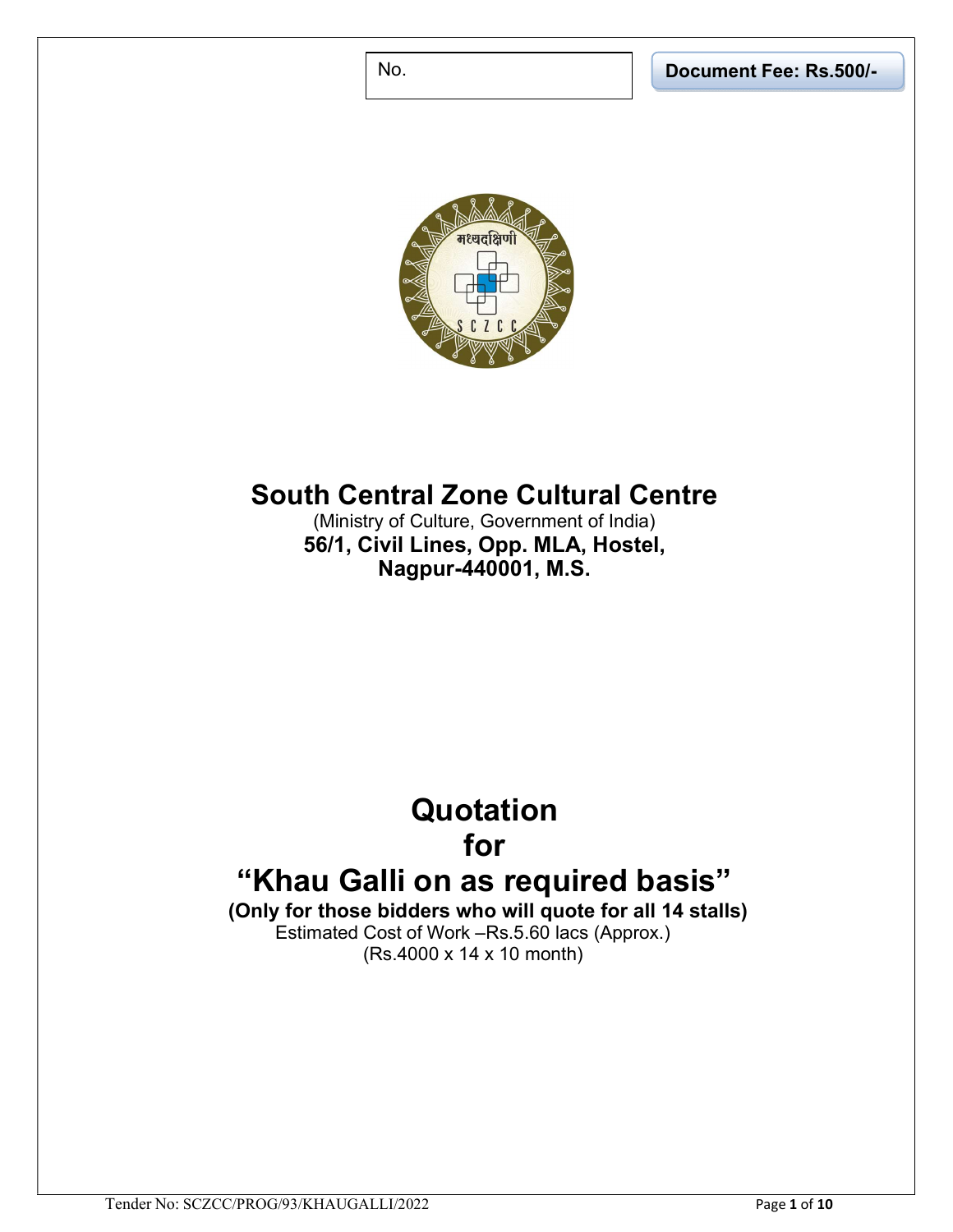

## South Central Zone Cultural Centre

(Ministry of Culture, Government of India) 56/1, Civil Lines, Opp. MLA, Hostel, Nagpur-440001, M.S.

### Quotation Document

for

### "Khau Galli"

In the premises of

### SCZCC Head office

Starting Date of Sale/Downloading : 06/05/2022 (Office hours) of Quotation document Last date of sale/ download of : 26/05/2022 (Latest by 2.00 P.M.) Quotation document Last date of receipt of Quotation : 26/05/2022 (Latest by 4.00 P.M.) Date of opening of Technical Bid : 27/05/2022 at 2.30 P.M. Date of opening of Price Bid : 27/05/2022 (or suitable date) EMD : Rs.15,000/-

- 
- 
- 
- 
- 
- 

Director, SCZCC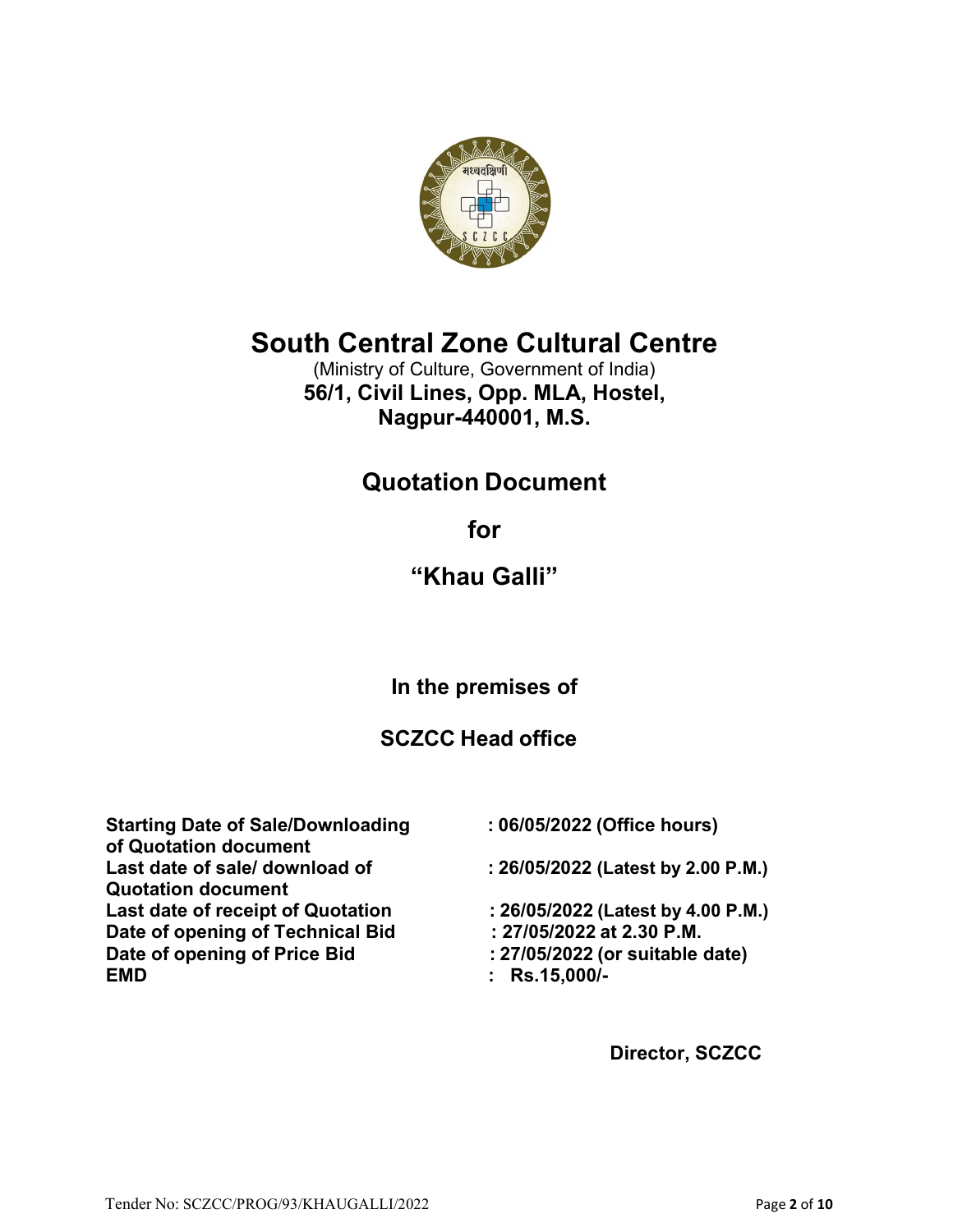### South Central Zone Cultural Centre

(Ministry of Culture, Government of India) 56/1, Civil Lines, Opp. MLA, Hostel, Nagpur-440001, M.S.

### REQUEST FOR OFFER

Sealed Quotations are invited by The South Central Zone Cultural Centre, Nagpur-440001 from experienced Food vendors located in the area spread around 25 Kms from SCZCC Head Office at Nagpur, to empanel them for establishing Food Stalls in the premises of SCZCC at its Head Office on every Friday, Saturday & Sunday of each month under two bid system i.e. (i) Technical Bid, and (ii) Financial Bid (on rental basis + GST).

- 1. Details of terms & conditions for tendrer can be obtained from the address given below from 06/05/2022 to 26/05/2022 on all working days between Office hrs. (up to 14.00 hrs.) against the payment of Rs. 500 in cash or D.D. in favour of "The Director, SCZCC" payable at "Nagpur". The Quotation document may be downloaded from website www.sczcc.gov.in . However in such case, Rs.500/-per Quotation has to be deposited in cash or DD drawn on South Central Zone Cultural Centre, Nagpur, to become eligible to submit the same.
- 2. The sealed Quotation, super scribed at the top of envelops as "Offers for establishment of Food Stalls", containing Technical Bid, Financial Bid, DD of Rs.500/- (if any) and DD of Rs.15,000/- as EMD in separate envelop, should be submitted at the address given below or if sent by post or courier. It should reach at the address below, latest by 16.00 hrs on 26/05/2022.

The Director, South Central Zone cultural Centre, Civil Lines, Opp. MLA Hostel, Nagpur-440001, (M.S.)

- 3. Quotations received after the above mentioned date and time shall not be accepted.
- 4. Technical Bids shall be opened on 27/05/2022 at 2.30 p.m. in the presence of constituted committee of officers of SCZCC and the representatives of Food Vendors.
- 5. Financial Bid shall be opened for those Quotations only who qualify technically and also on the basis of the report of the constituted committee of officers and suitable date and time will be communicated later on to the technically qualified Quotations, or immediately after opening of Tech. Bid. i.e. on 27/05/2022 (4.00 p.m.)
- 6. SCZCC reserves the right to accept or reject any offer, or engage more than one Food Vendor. without assigning any reasons thereof, and to amend the terms and conditions before award of the contract.

Director, SCZCC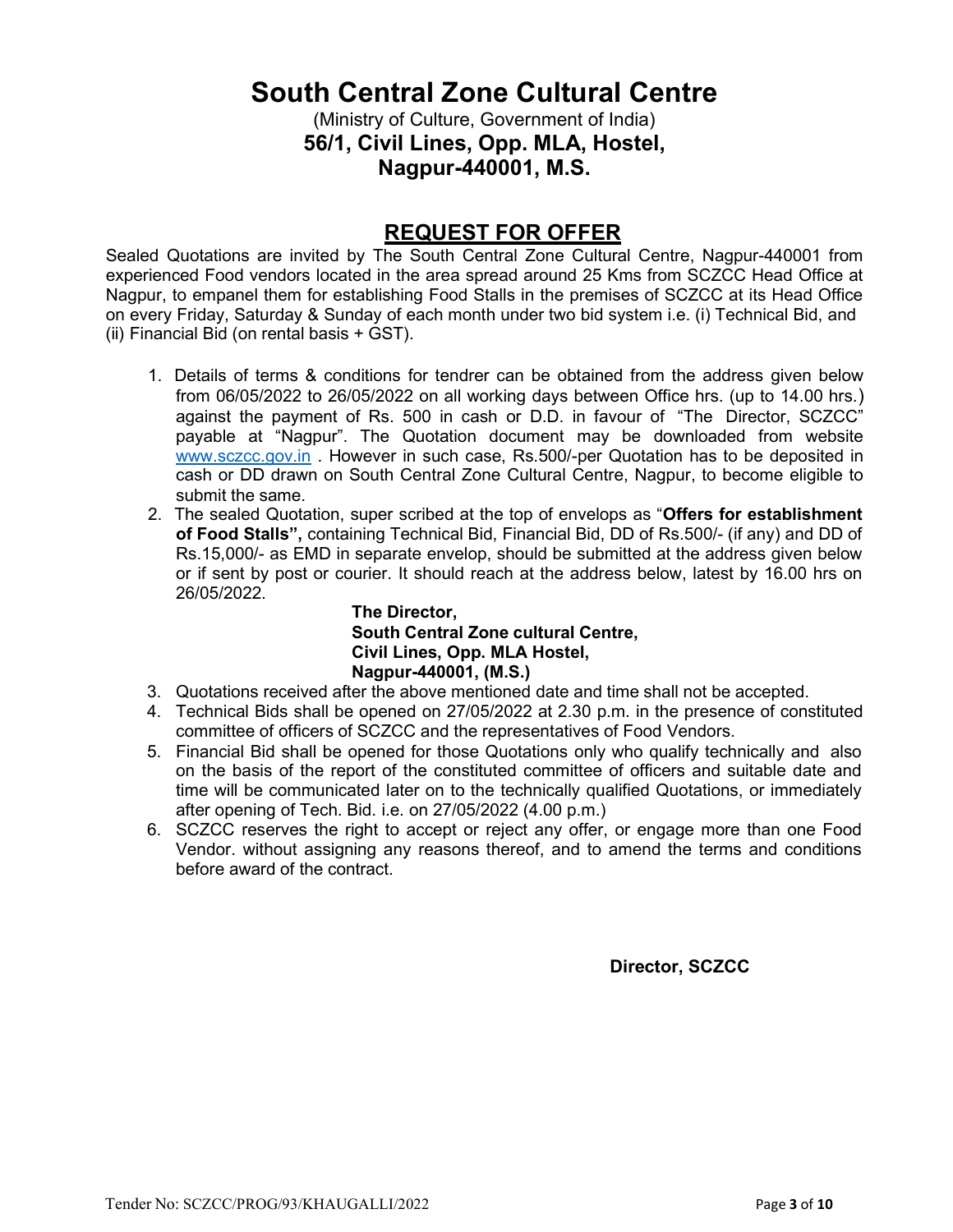### South Central Zone Cultural Centre

### (Ministry of Culture, Government of India) 56/1, Civil Lines, Opp. MLA, Hostel, Nagpur-440001, M.S.

No: SCZCC/Prog/93/Khaugalli/1339/2022 Dated:06.05.2022

M/s.

#### Sub:- Offers from reputed Food Vendors for Establishment of Food Stall Services at SCZCC premises at Nagpur.

Sir,

We are pleased to invite Quotation under two bid system i.e. (i) Technical Bid, and (ii) Price Bid from experienced Food vendors for their empanelment for establishment of Food Stalls at the premises of SCZCC, Nagpur at its Head office. The terms and conditions of the offer & copy of agreement are enclosed herewith for your kind perusal and information.

Quotation should be submitted in prescribed Performa of Technical Bid, Financial Bid in separate sealed envelopes. EMD as prescribed also should be submitted in a separate sealed envelop. All three envelops should clearly be super scribed at the top as "Quotation for establishment of food stalls at SCZCC Premises" and tagged together.

The Quotation should be submitted at the address given below on or before 26/05/2022 at 4.00p.m. in sealed envelop.

> The Director, South Central Zone cultural Centre, Civil Lines, Opp. MLA Hostel, Nagpur-440001, (M.S.)

| Last date of receipt of Quotation<br>Date of opening of Quotation: | : 26/05/2022 (Latest by 04.00 p.m.)      |
|--------------------------------------------------------------------|------------------------------------------|
| <b>Technical Bid</b>                                               | $: 27/05/2022$ (2.30 p.m.)               |
| <b>Financial Bid</b>                                               | : 27/05/2022 (4.00p.m.) or suitable date |

SCZCC reserves the right to accept or reject any offer, without assigning any reasons thereof, and to amend the terms and conditions before award of the contract.

Thanking you,

Yours faithfully,

Director, SCZCC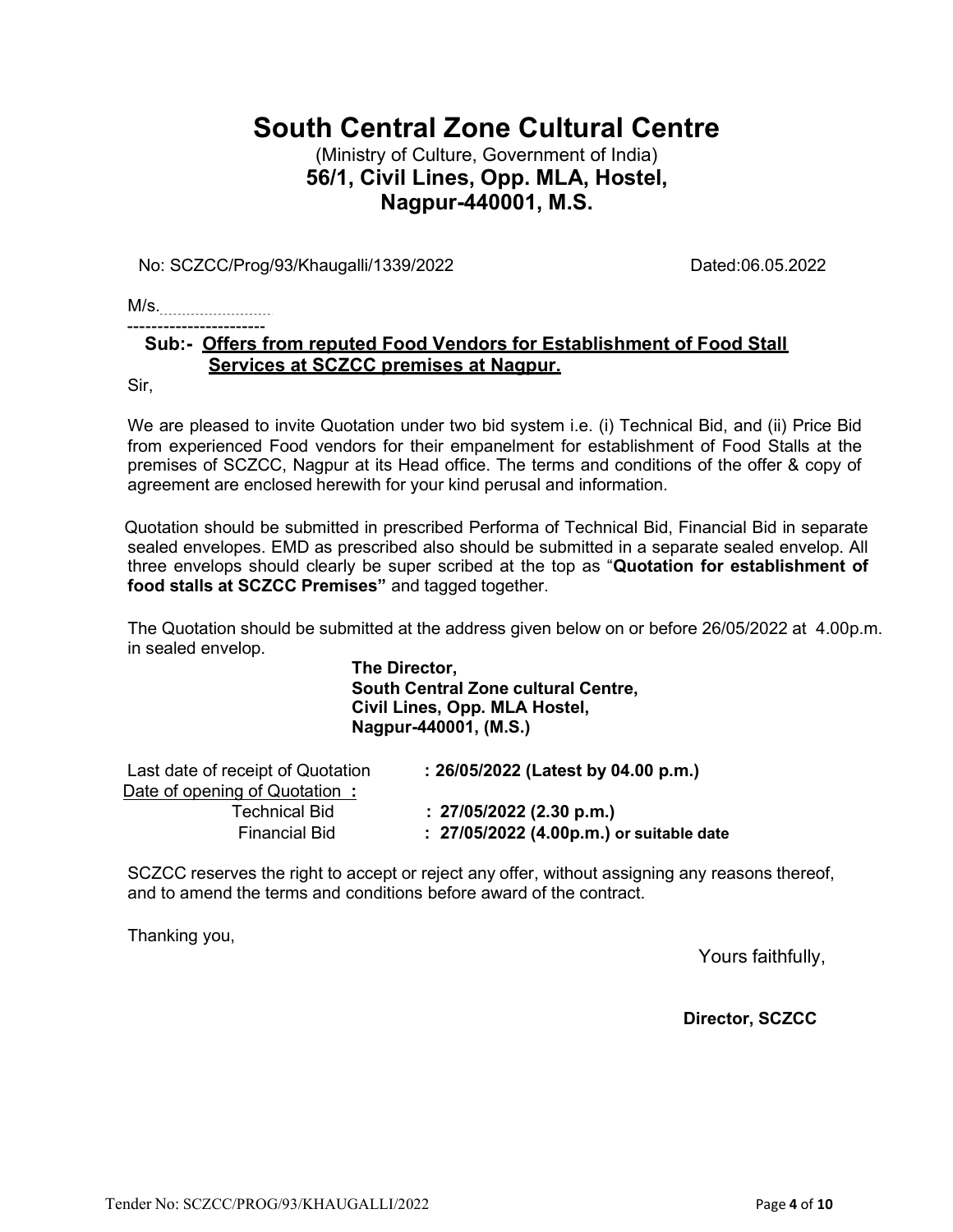### South Central Zone Cultural Centre, Nagpur

(Ministry of Culture, Government of India) 56, 1, Temple Road, Civil Lines, Nagpur-440001

#### - **NOTICE**

-----------------------------------------------------------------------------------------------------------------------

Applications are invited from Food Caterers, food Vendors, small restaurant owner, food joints owners (called as Food Vendor) etc. for establishment of food stalls at Centre in SOUTH CENTRAL ZONE CULTURAL CENTRE, NAGPUR on monthly rental basis plus GST. SCZCC, Nagpur is one of the seven zonal cultural centres in India which was established in 1986 with its head quarters at Nagpur.

SCZCC NAGPUR has recently renovated 14 stalls which are used for food zone.

#### (A) Schedule for Vendor Selection:-

| Date of Application for inviting Vendor | $\therefore$  | 06/05/2022 |
|-----------------------------------------|---------------|------------|
| Last Date of Accepting the Application  | $\mathbf{I}$  | 26/05/2022 |
| Date of Scrutiny of Applications        |               | 27/05/2022 |
| Date of selection of vendor             |               | 27/05/2022 |
| Meeting with the Selected Vendor        | $\mathcal{L}$ | 27/05/2022 |
| Display of Final Selected Vendor        | ÷.            |            |

#### (B ) General Terms and Conditions:-

1) The tender will be awarded to those vendor who will quote for all 14 stalls.

2) The food zone/ food festival shall be held every Friday, Saturday and Sunday of each month. So the event will be of twelve days in a month.

3) Timings will be from 4pm to 9.30pm on every Friday, Saturday and Sunday only.

4) Stall size will be 15x10 ft. i.e. about 150 sq. ft. area.

5) Food items such as chat items, south Indian food, saoji food, non veg, Maharashtrian food, ice cream parlour, popcorn, Punjabi dishes, fast food items like pavbhaji, Chinese, tea and coffee can be kept for sale in 14 stalls.

6) One electricity point, one LED bulb point, one fan and a single common water supply point will be provided to vendor by the centre for all the stalls.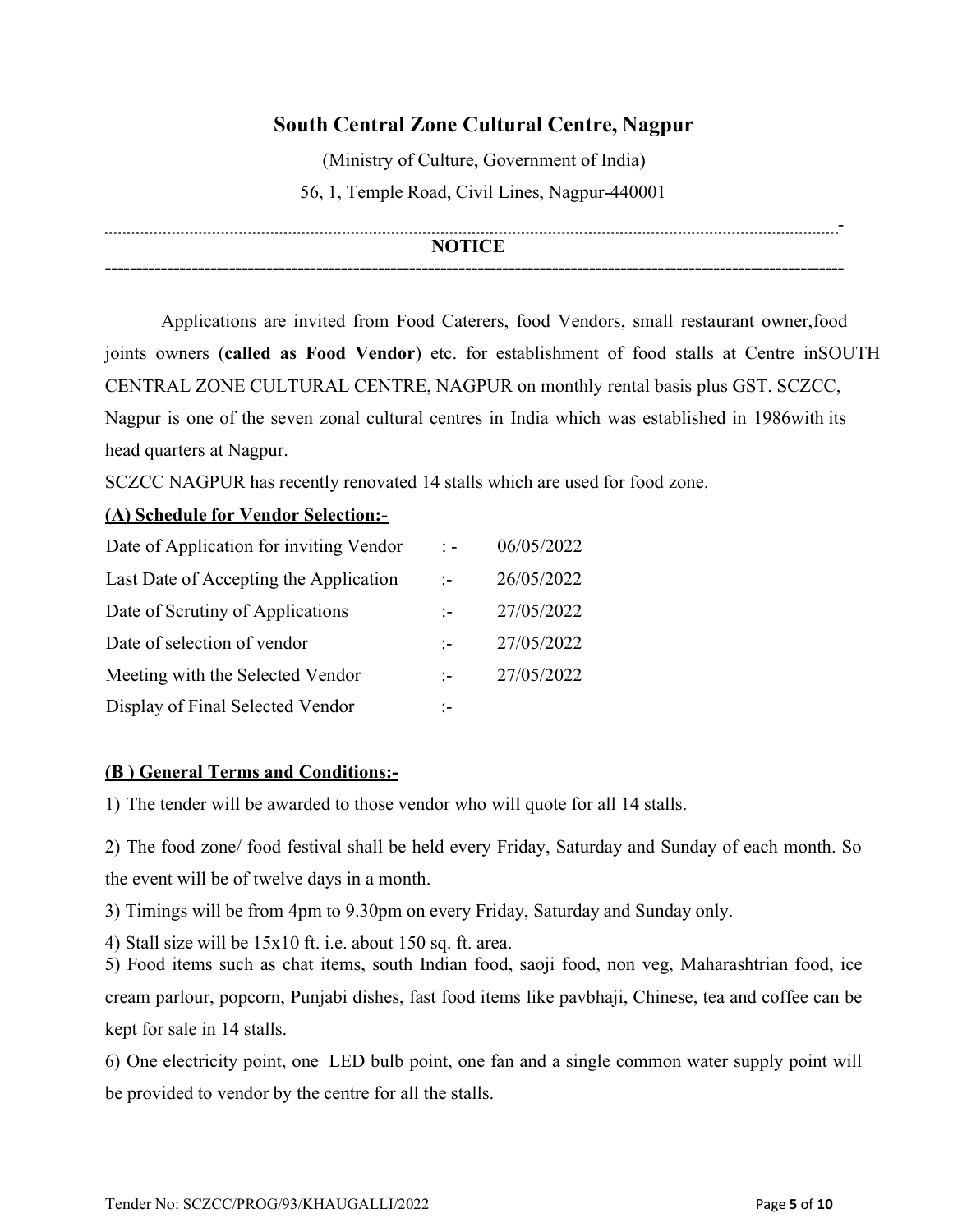7) Washing platform will be provided for washing and cleaning of utensils.

8) Centre will not provide table and chairs for food stall.

9 ) Allotment of stall at the Centre will be the sole decision of the Centre.

10) Safety and security of the material will be the responsibility of the vendors. Center will not be responsible for any loss or damage of the material/ manpower.

11) All the necessary precautions and COVID-19 guidelines as issued from time to time. are to be followed by the vendor.

12) Interested food vendors are requested to submit their quotations in a sealed envelope.

13) All the sealed applications must reach at the address The Director, SCZCC, 56/1, Civil Lines, Nagpur-440001 before the last date and at said time as per the condition laid down.

14) The centre may call the vendor whose proposal is reasonable.

15) SCZCC, Nagpur reserves the right to accept or reject all or any offer, without assigning any reason what so ever, in the interest of the Centre.

16) Smoking, consumption of alcohol and any illegal activity in the Centre's premises is strictly prohibited.

17) No person of vendor will be allowed to stay in the premises for any reason and no material is to be stored in the Centre's premises.

18) Food stalls will not be permitted during the various events organised by SCZCC, Nagpur.

19) Food Stall vendor will not claim any stall as a matter of right during the events organized by SCZCC, Nagpur from time to time.

20) Food Stall Vendor are allowed to conduct business for 10 months in a year i.e. excluding rainy season.

21) The vendor will have to make parking arrangement at its cost, either at Vasantrao Deshpande hall or MLA rest house premises.

#### (C) Fitness Certificate:-

1) Selected vendor and their support staff will have to furnish double dose vaccine certificate or RTPCR - COVID-19 Test Certificate from the authorised Government Pathology lab, as per the guidelines issued from time to time.

2) Vendors with positive report will then be liable for cancellation/termination of selection/ continuation.

3) Necessary permission from foods & drugs Deptt. Regarding quality of food being served, is to be obtained by vendor only and the permission is mandatory.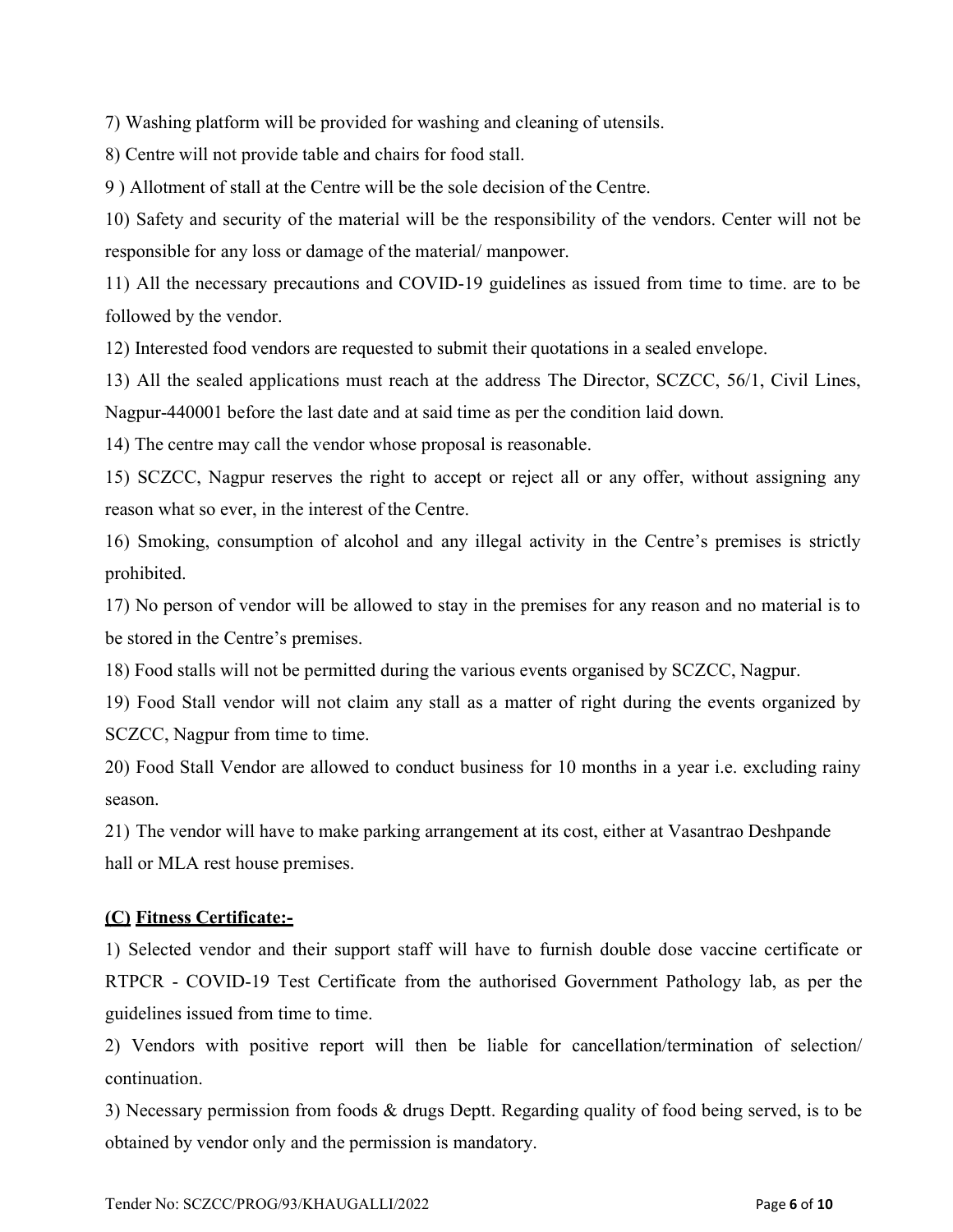#### (D) Contract financial terms & conditions:-

1) The minimum base rent of one stall is Rs.4000/- for 12 days ( every Friday, Saturday and Sunday in a month) The stall (S) will be allotted to the higher bidder. The vendor has to pay rent in advance in each month. This includes basic electric and water charges plus GST as applicable.

2) Vendors have to pay Rs.20,000/- as a security deposit interest free. Security deposit will be returned to the vendor after the completion of contract within 30 days. Vendor will have to execute an agreement on stamp paper of Rs.500/- at his own cost with SCZCC, Nagpur.

3) Food items like Ice Cream, Popcorn, Sugar candy requires 3 phase electric connection. Vendor will have to pay electricity charges in addition to stall rent (as per the electric meter reading and as per rates of MSEB), for the same.

4) Centre will deduct the money from security deposit, if found centre's property damaged or excessive usage of electricity or water.

5) All the payment is to be done through RTGS/NEFT or on line bank transfer.

#### (E)Bank Details:-

| Name of the Bank      | $\cdot$ .                     | <b>Bank of Maharashtra</b> |
|-----------------------|-------------------------------|----------------------------|
| <b>Account Name</b>   | $1 - 1$                       | Director, SCZCC            |
| <b>Account Number</b> | $\cdot$ $\cdot$               | 20050653440                |
| Branch                | $\mathcal{L}^{\mathcal{L}}$ . | <b>Dharampeth, Nagpur</b>  |
| <b>IFSC</b> Code      | $\mathbf{L}$                  | <b>MAHB0000060</b>         |

#### (F) Guideline /Discipline to be followed by the Vendors

1) Vendors have to adhere to the guidelines of COVID-19, as issued from time to time strictly.

2) Vendors have to maintain the Cleanliness of their allotted stalls and allotted area, for which dust bin or alternative arrangement is to be provided by the vendor for each stall.

3) Vendors with their supporting staff have to maintain hygiene.

4) Vendors will have to provide safe and pure drinking water (drum or water dispensing system) arrangement for visitors of stalls.

5) Vendor should fix the reasonable price of their food items. The Centre may object for exorbitant pricing, if any, and if necessary.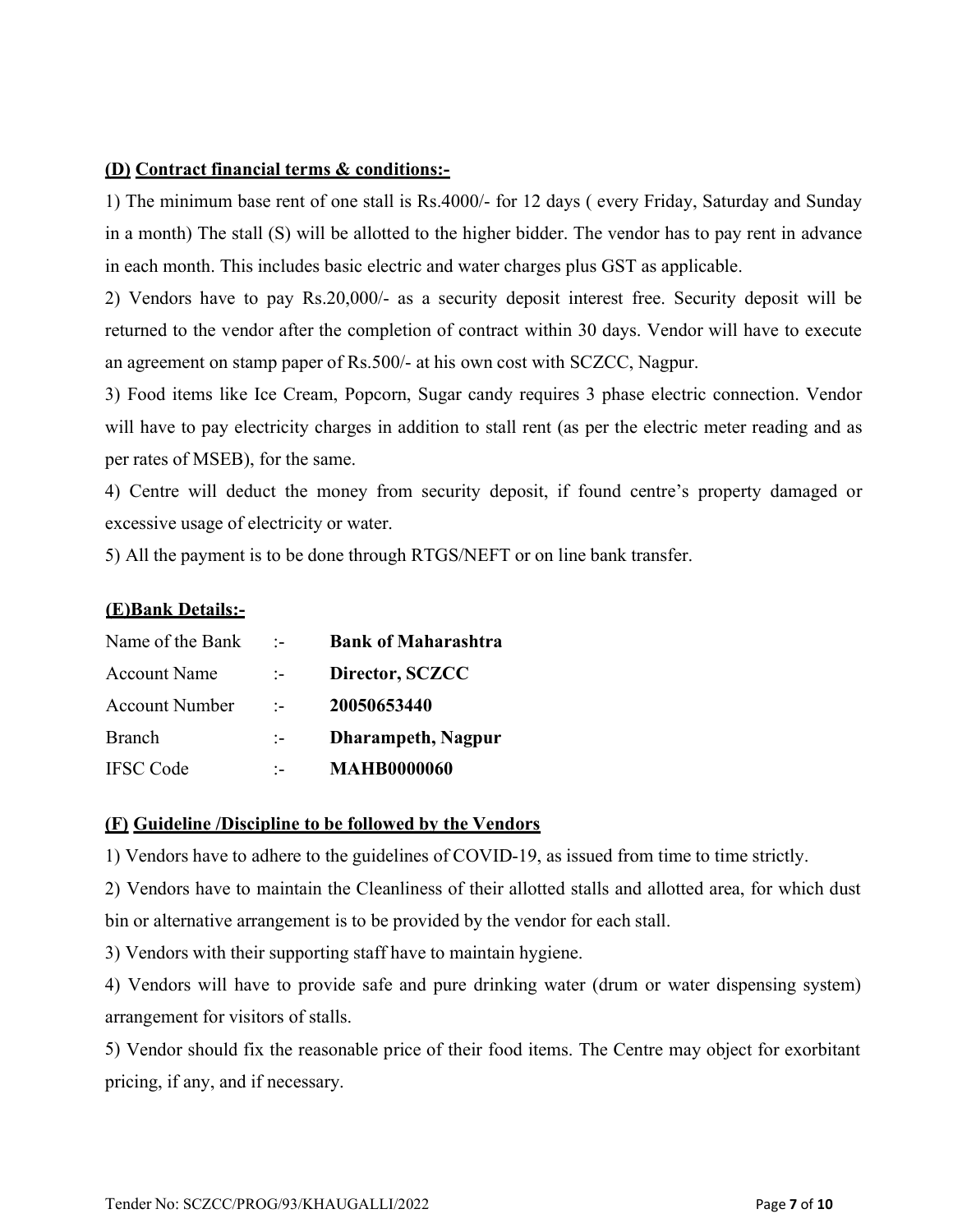6) Vendor will have to display the price list in front of their stalls.

7) Utensils made of plastic are banned by the center on the stalls.

8) Use of Eco friendly material is always welcomed by the Centre.

9) The vendor will be solely responsible for any type of fire hazard or similar mishap, if any during

the entire contract period. The SCZCC will not be responsible for such incidence, if any, please note.

10) The vendor will be solely responsible for food poisoning, allergy & other complaints that customers may have. SCZCC will not be legally or otherwise responsible for quality of food

products sold by vendor.

11) Child labour will not be permitted, please note.

12) All necessary permission from NMC, Collector and Police if required may be obtained by vendor.

- (G) DOCUMENTS TO BE ACCOMPANIED IN TECHNICAL BID: The Technical Bid shall comprise of the following documents:
	- a) EMD of Rs.15,000/- through D.D. / Pay order.
	- b) Photo Copy of the ownership certificate.
	- c) Photo Copy of GST Registration certificate in the name of registered owner.
	- c) Photo Copy of PAN or Income Tax Certificate in the name of registeredowner.
	- d) Photo Copy of the valid Food and Drug Licence from competent Authority.
	- e) Photo copy of valid certificate from Health Department.
- **(H) ARBITRATION:** Any dispute or difference what so ever arising between the parties out of relating to the construction, meaning, scope, operation or effect of this contract / agreement or the validity or the breach thereof shall be adjudicated by sole arbitration of Director of SCZCC or such officer as he may appoint as an arbitrator and the award made in pursuance there of shall be binding on the parties. The venue of arbitration proceeding shall be Nagpur. The arbitration proceedings will be held according to the Laws of India applicable from time to time.

Director, SCZCC

Terms & Conditions accepted

**Signature** Authorized Signatory with seal

.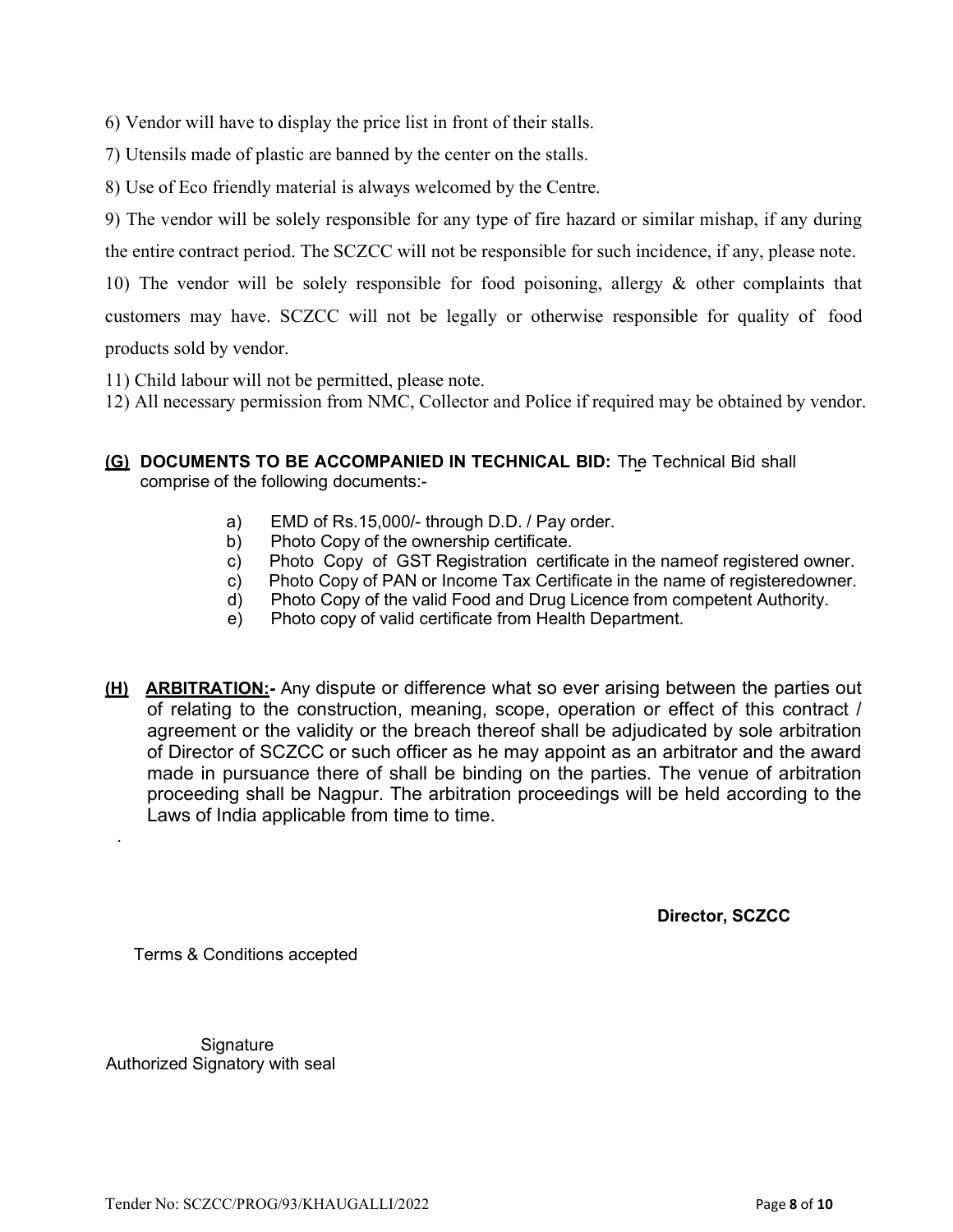#### SCHEDULE 'A'

#### TECHNICAL BID

#### DOCUMENTS TO BE ACCOMPANIED IN TECHNICAL BID: The Technical Bid shall  $\frac{1}{2}$  of the following documents:

| Sr. No.         | <b>Description</b>                   | <b>Details</b> |
|-----------------|--------------------------------------|----------------|
|                 | Name of the vendor                   |                |
| $ 2\>$          | Local Address                        |                |
| $\overline{3}$  | <b>Permanent Address</b>             |                |
| 4               | Phone No                             |                |
| $\overline{5}$  | Mobile No                            |                |
| $\overline{6}$  | Aadhar No                            |                |
| 7               | <b>PAN NO</b>                        |                |
| $\overline{8}$  | No of supporting Staff               |                |
| $\overline{9}$  | Food & drug licence                  |                |
| $ 10\rangle$    | PF/ GST details                      |                |
| $\overline{11}$ | Details of money transferred for     |                |
|                 | Rent of the stalls, Security deposit |                |

- 1. EMD of Rs. 15,000/- (Rs. Fifteen Thousand only).
- 2. Photocopy of the ownership certificate.
- 3. Photocopy of G.S.T. Registration certificate in the name of registered owner.
- 4. Photocopy of PAN or Income Tax Registration Certificate in the name of registered owner.
- 5. Photocopy of the valid certificate of registration from Health Department.
- 6. Signed and stamped copy of the terms and conditions of the Quotation document.
- 7. Experience certificate, if any.

#### Note: Quotationer must enclose self attested copies of the aforesaid documents

Date :

Place: Signature Contract Contract Contract Contract Contract Contract Contract Contract Contract Contract Contract Contract Contract Contract Contract Contract Contract Contract Contract Contract Contract Contract Contrac Authorized Signatory of the bidder (With name and Stamp)